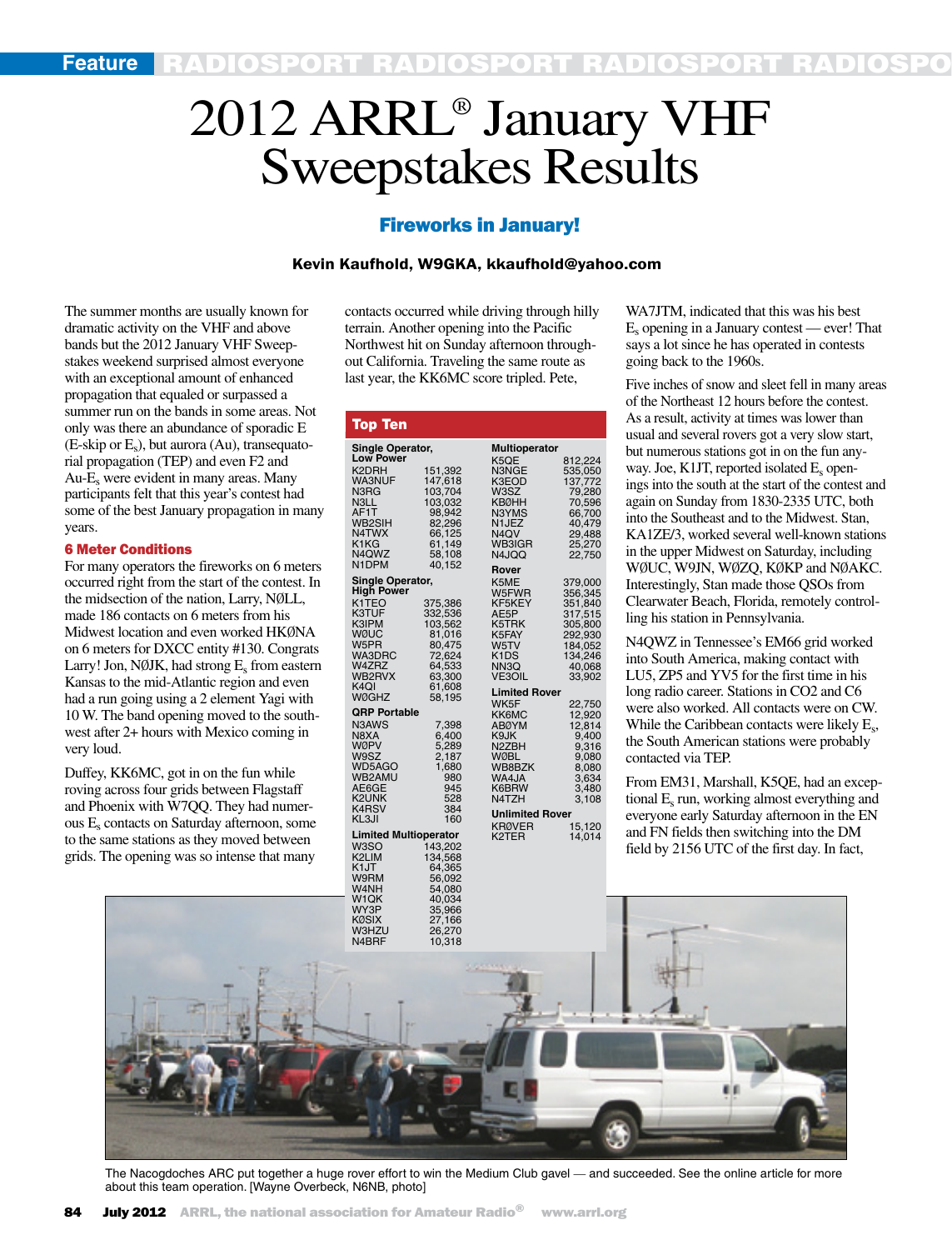others in the Northwest reported Marshall's signals being extremely solid for much of Saturday. One of the K5QE operators, N5NU, ran a 200 contact hour on Saturday. Marshall's multioperator station had 158 grids on 6 meters alone!

#### Aurora and Exotic Forms of Communication

Au was strong in the upper plains and Midwest. Paul, WØUC, (EN44) not only ran 6 meter Es, but had one of his longest Au sessions ever during a contest. Paul's first 6 meter Au run was on Sunday from 2026Z-2044Z. The buzz then returned on 6 meters from 2244Z-0130Z with contacts on 2 meters as well between 2301-0122Z. Gary, WØGHZ, also made some Au contacts from EN34 from 0043Z-0113Z on Saturday. Jim, K8MR, had aurora contacts with VE2 and VE3 as well as with WØUC and W9JN. Steve, VE3SMA (EN93) also reported working WØUC and W9JN on Au at around the same time.

Category Activity

SOHP<br>
SO-Portable 16<br>
MO-Limited 23

MO-Unlimited 46<br>
Rover 39<br>
Rover-Limited 22

Rover-Unlimited

**Category 2012 Logs 2011 Logs**

SOLP 471 420<br>
SO-Portable 148 154<br>
SO-Portable 16 22<br>
MO-Limited 23 28<br>
MO-Unlimited 46 32<br>
Rover-Limited 22 19

Rover 39 30 Rover-Limited 22 19

SO-Portable 16 22 MO-Limited 23 28

K1JT, K5QE, and several others made contacts off the Moon once again this year. Many others ran meteor scatter on 6 and 2 meters. 10 GHz was well represented, too. One exceptional, 165 mile 10 GHz CW contact

| <b>Affiliated Club Competition</b>                                                                                                                                                                                                                                                                                                                                                                                                                                                                                                                                                                                                                                                                                                                                                                                                                                                                                    |                                                                                                                                                                                                                                                                                                            |                                                                                                                                                                                                        |  |  |  |  |  |  |
|-----------------------------------------------------------------------------------------------------------------------------------------------------------------------------------------------------------------------------------------------------------------------------------------------------------------------------------------------------------------------------------------------------------------------------------------------------------------------------------------------------------------------------------------------------------------------------------------------------------------------------------------------------------------------------------------------------------------------------------------------------------------------------------------------------------------------------------------------------------------------------------------------------------------------|------------------------------------------------------------------------------------------------------------------------------------------------------------------------------------------------------------------------------------------------------------------------------------------------------------|--------------------------------------------------------------------------------------------------------------------------------------------------------------------------------------------------------|--|--|--|--|--|--|
| <b>Unlimited Club</b>                                                                                                                                                                                                                                                                                                                                                                                                                                                                                                                                                                                                                                                                                                                                                                                                                                                                                                 |                                                                                                                                                                                                                                                                                                            |                                                                                                                                                                                                        |  |  |  |  |  |  |
| Mt Airy VHF Radio Club                                                                                                                                                                                                                                                                                                                                                                                                                                                                                                                                                                                                                                                                                                                                                                                                                                                                                                | 2,416,112                                                                                                                                                                                                                                                                                                  | 77                                                                                                                                                                                                     |  |  |  |  |  |  |
| <b>Medium Club</b>                                                                                                                                                                                                                                                                                                                                                                                                                                                                                                                                                                                                                                                                                                                                                                                                                                                                                                    |                                                                                                                                                                                                                                                                                                            |                                                                                                                                                                                                        |  |  |  |  |  |  |
| Nacogdoches ARC<br>North East Weak Signal Group<br>Potomac Valley Radio Club<br>Florida Weak Signal Society<br>Northern Lights Radio Society<br>Society of Midwest Contesters<br><b>Contest Club Ontario</b><br><b>Badger Contesters</b><br><b>Florida Contest Group</b><br>Yankee Clipper Contest Club<br>Roadrunners Microwave Group<br>Arizona Outlaws Contest Club<br>Tennessee Contest Group<br>North Texas Microwave Society<br><b>Pacific Northwest VHF Society</b><br>Rochester VHF Group<br><b>Frankford Radio Club</b><br>Western New York DX Assn<br>Carolina DX Association<br>Grand Mesa Contesters of Colorado<br>Northern California Contest Club<br>Six Meter Club of Chicago<br>South Jersey Radio Assn<br>Bergen ARA<br>Central Texas DX and Contest Club<br>Alabama Contest Group<br>Minnesota Wireless Assn<br>Contest Group Du Quebec<br>Southern California Contest Club<br>Alaska VHF-UP Group | 3,024,885<br>782,902<br>464,850<br>258,046<br>254,539<br>175,650<br>161,530<br>122,851<br>103,872<br>86,541<br>72,208<br>66,271<br>59,164<br>48,959<br>31,475<br>29,927<br>25,508<br>20,959<br>19,472<br>18,016<br>17,008<br>14,650<br>14,353<br>14,016<br>10,758<br>6,286<br>5,502<br>4,888<br>443<br>310 | 15<br>20<br>36<br>10<br>15<br>13<br>16<br>21<br>7<br>12<br>3<br>$\overline{4}$<br>3<br>5<br>11<br>9<br>$\frac{5}{3}$<br>5<br>6<br>7<br>11<br>6<br>12<br>$\overline{4}$<br>$\frac{3}{7}$<br>6<br>3<br>3 |  |  |  |  |  |  |
| <b>Local Club</b>                                                                                                                                                                                                                                                                                                                                                                                                                                                                                                                                                                                                                                                                                                                                                                                                                                                                                                     |                                                                                                                                                                                                                                                                                                            |                                                                                                                                                                                                        |  |  |  |  |  |  |
| Murgas ARC<br>Bristol (TN) ARC<br>Stoned Monkey VHF ARC<br>Granite State ÁRA<br><b>Eastern Connecticut ARA</b><br>Lone Star DX Assn<br>Raritan Bay Radio Amateurs<br>10-70 Repeater Assn<br>Meriden ARC<br><b>Burlington ARC</b><br>Mobile Sixers Radio Club<br>Portage County Amateur Radio Service                                                                                                                                                                                                                                                                                                                                                                                                                                                                                                                                                                                                                  | 51,453<br>47,773<br>34,872<br>22,740<br>18,774<br>18,174<br>12,272<br>9,141<br>8,955<br>5,655<br>5,064<br>4,310                                                                                                                                                                                            | 4<br>10<br>4<br>$\overline{4}$<br>$\overline{4}$<br>3<br>6<br>5<br>$\overline{4}$<br>6<br>3<br>3                                                                                                       |  |  |  |  |  |  |

| between Jon, WØZO, and           |
|----------------------------------|
| Jim, KØAWU, is even              |
| available online at <b>nlrs-</b> |
| 10ghz.blogspot.com.              |

# <sup>2012</sup> Results **—** Aggregate Activity

As the graph shows, log submissions were up this year some 8% over 2011 with 767 logs entered

compared to 710 last year. With the enhanced propagation, aggregate scores surged some 24% over 2011 to 10,737,292 points. Total contacts increased 33% to more than 87,000 and total multipliers across all bands jumped 48% to almost 28,000. The chart shows the aggregate volume of contacts made during each contest hour. Note that in several hours on both Saturday and Sunday contestants worked over 3000 stations per hour. That is a lot of activity!

Participation was up in 2012 in many of the categories as shown in the activity table. While there was some movement between subcategories, total Single Operator logs jumped dramatically from 574 to 619; total Multioperator logs increased from 60 to 69 and the Rover category totals (combined) went up from 54 to 63 logs.

# others in the Northwest **Ratogory Activity Containst Single-Operator Categories**

In Single Operator, High Power (SOHP) Jeff, K1TEO, took first place, just shy of 1000 contacts and 375,000+ points. The strong 6 meter conditions helped Jeff's score but making contacts on all bands through 10 GHz was a large factor in his success, too. Notably, Jeff had 17 contacts on 2.3 GHz and 11 contacts on 5.7 GHz. Now that's some allband capability! Second in SOHP went to Phil, K3TUF, also scoring well over 300,000 points. Phil blanketed all bands, making contacts as high as 24 GHz as well as light.

Single Operator, Low Power (SOLP) continues to be the most popular category in the contest with 61% of all contest logs. First place goes to Bob, K2DRH, at 151,000 points. Bob led the nation in multipliers among the SOLP stations on most of the eight bands on which he was active. Only 4000 points behind, Phil, WA3NUF, captured second place this year with just over 146,000 points. Phil was on more bands and had more contacts than Bob but the difference was 110 more multipliers for K2DRH.

Single Operator, Portable (SOP) stations are a rugged bunch. Not only do they put up with freezing cold, snow and sleet in portable spots but they run only 10 W, use generators or batteries and often make do with makeshift



A chart showing the number of contacts logged during each hour of the contest. The effects of the big 6 meter openings raised activity on both days.



Club logs continue to make up a significant fraction of all submitted logs year after year. In 2012, approximately half of all logs submitted also contributed to a club score.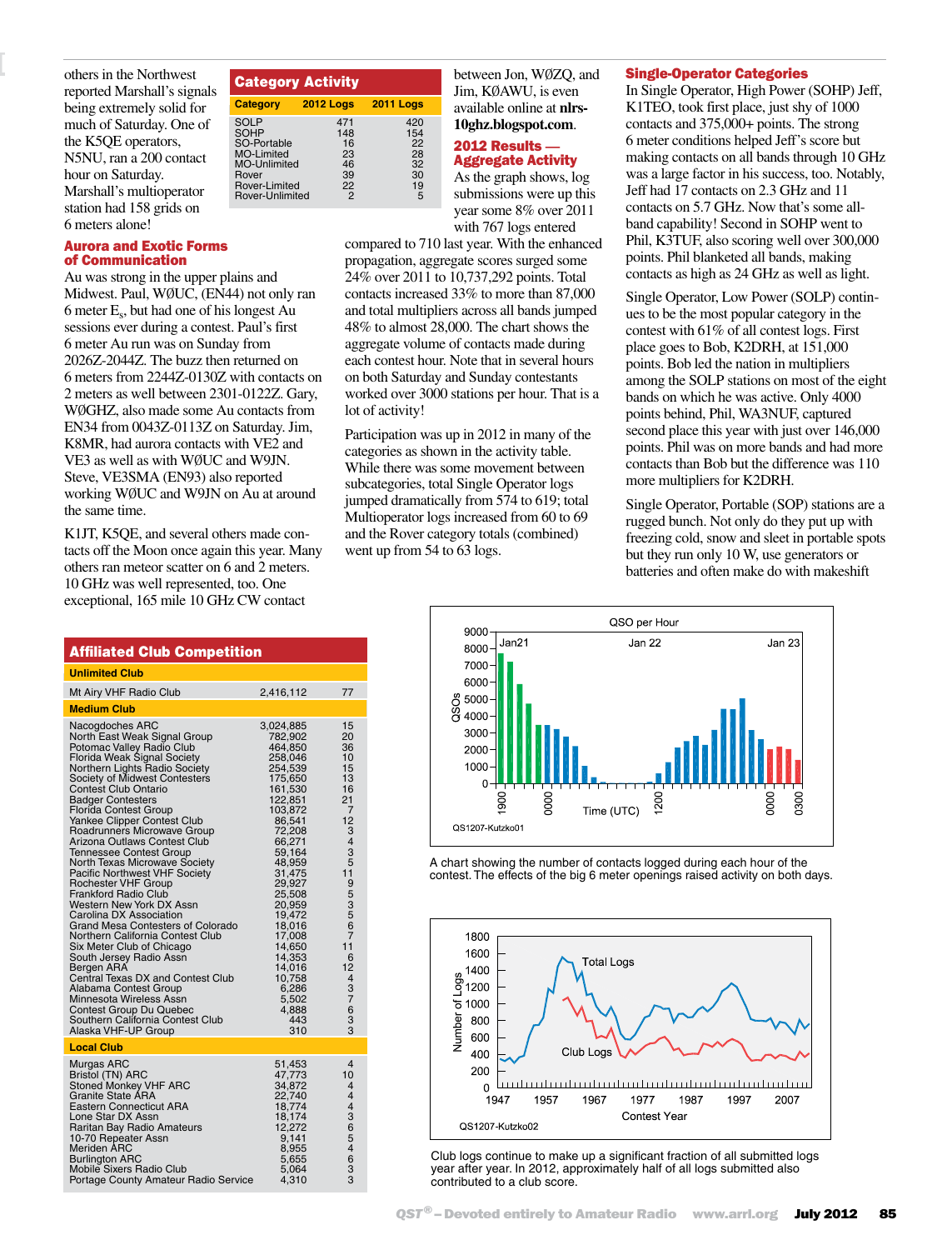| <b>Regional Leaders</b>                                                                                      |                                                     |                                                                                                               |                                                                                              |                                        |                                                                                              |                                                  |                                                                                                                           |                                                  |                                                                 |                                                                                                              |                                                                            |                                                         |                                                     |                                                                |
|--------------------------------------------------------------------------------------------------------------|-----------------------------------------------------|---------------------------------------------------------------------------------------------------------------|----------------------------------------------------------------------------------------------|----------------------------------------|----------------------------------------------------------------------------------------------|--------------------------------------------------|---------------------------------------------------------------------------------------------------------------------------|--------------------------------------------------|-----------------------------------------------------------------|--------------------------------------------------------------------------------------------------------------|----------------------------------------------------------------------------|---------------------------------------------------------|-----------------------------------------------------|----------------------------------------------------------------|
| <b>Northeast Region</b>                                                                                      |                                                     |                                                                                                               | <b>Southeast Region</b>                                                                      |                                        |                                                                                              | <b>Central Region</b>                            |                                                                                                                           |                                                  | <b>Midwest Region</b>                                           |                                                                                                              |                                                                            | <b>West Coast Region</b>                                |                                                     |                                                                |
| New England, Hudson and<br><b>Atlantic Divisions: Maritime</b><br>and Quebec Sections<br>WA3NUF<br>147.618 A |                                                     | Delta, Roanoke and<br><b>Southeastern Divisions</b><br>N3LL<br>103.032 A<br>N4TWX<br>66,125<br>$\overline{A}$ |                                                                                              | K2DRH<br>VE3SMA                        | <b>Central and Great Lakes</b><br><b>Divisions: Ontario Section</b><br>151.392 A<br>28,122 A |                                                  | Dakota, Midwest, Rocky<br><b>Mountain and West Gulf</b><br><b>Divisions: Manitoba and</b><br><b>Saskatchewan Sections</b> |                                                  |                                                                 | Pacific, Northwestern and<br><b>Southwestern Divisions:</b><br>Alberta, British Columbia<br>and NWT Sections |                                                                            |                                                         |                                                     |                                                                |
| N <sub>3</sub> R <sub>G</sub><br>AF1T<br>WB2SIH<br>K <sub>1</sub> K <sub>G</sub>                             | 103.704 A<br>98,942<br>82.296<br>61,149 A           | A<br>$\overline{A}$                                                                                           | N4QWZ<br>W2BZY<br>KO4MA<br>W4ZRZ                                                             | 58,108<br>36.642<br>31,300 A<br>64,533 | $\overline{A}$<br>$\overline{A}$<br>B                                                        | N9LB<br>K8MR<br>VA3ZV<br><b>WØUC</b>             | 26,235 A<br>20.768 A<br>16,730 A<br>81.016                                                                                | $\overline{B}$                                   | WB5ZDP<br><b>NØLL</b><br>WB2FKO<br><b>WAØARM</b><br>W6ZI        | 33.182 A<br>27,306 A<br>24.947 A<br>17.301 A<br>17,220 A                                                     |                                                                            | WA7JTM<br>NQ7R<br><b>WJØF</b><br>K6MI<br>K6TSK          | 27.270 A<br>24.444 A<br>19.170<br>14,300<br>9,894 A | A<br>A                                                         |
| K1TEO<br>K3TUF<br>K3IPM<br>WA3DRC<br>WB2RVX                                                                  | 375,386<br>332,536<br>103.562<br>72.624<br>63,300   | B<br>B<br>B<br>B<br>B                                                                                         | K <sub>4</sub> QI<br>WD4MGB<br>KI4FIA<br><b>KØVXM</b>                                        | 61.608<br>46,509<br>34,132<br>32.130   | B<br>B<br>B<br>B                                                                             | K8MD<br>K9EA<br>VA3ST<br>W9GA                    | 44.157<br>35,595<br>35,100 B<br>23,828 B                                                                                  | B<br>$\overline{B}$                              | W5PR<br><b>WØGHZ</b><br><b>WØZO</b><br><b>W3XO/5</b>            | 80.475<br>58,195<br>32.054<br>31.122                                                                         | $\overline{B}$<br>$\overline{B}$<br>B<br>B                                 | N7CW<br>W6XI<br>N7EPD<br>KC6ZWT                         | 38.068<br>18.700<br>13.489<br>13.048                | $\overline{B}$<br>B<br>B<br>B                                  |
| WB2AMU<br>K2UNK<br>WA3WUL<br>KC2UES                                                                          | 980<br>528<br>16<br>8                               | $\Omega$<br>Q<br>Q<br>Q                                                                                       | N3AWS<br>WØPV<br>K4RSV<br>W <sub>4</sub> NH                                                  | 7.398<br>5,289<br>384<br>54,080        | Q<br>Q<br>$\Omega$<br>L.                                                                     | N8XA<br>W9SZ<br><b>KDØEBT</b><br>W9RM            | 6.400 $Q$<br>2,187 Q<br>126<br>56,092 L                                                                                   | $\Omega$                                         | WD5K<br>WD5AGO<br>KD7WPJ<br><b>KØNR</b>                         | 20.748<br>1.680<br>108<br>90                                                                                 | B<br>Q<br>$\Omega$<br>$\Omega$                                             | KC6SEH<br>AE6GE<br>KL3JI                                | 6.840<br>945<br>160                                 | B<br>Q<br>Q                                                    |
| WA1LEI<br>W <sub>3</sub> SO<br>K <sub>2</sub> LIM                                                            | 6<br>143.202 L<br>134,568                           | $\Omega$<br>L                                                                                                 | WY3P<br>N4BRF<br>WA4DYD                                                                      | 35,966<br>10,318<br>6,325              | L<br>L<br>- L                                                                                | N9TF<br>N8ZM<br>K8GDT                            | 9.882 L<br>4.224 L<br>2,520                                                                                               | - L                                              | <b>KØSIX</b><br><b>NØLD</b><br><b>WØVB</b>                      | 27,166 L<br>7.865<br>4.743                                                                                   | <b>L</b><br>$\mathsf{L}$                                                   | WO <sub>1</sub> S<br>W6YX<br>W6RKC                      | 627 L<br>6.240<br>559                               | M<br>M                                                         |
| K <sub>1</sub> JT<br>W <sub>1</sub> QK<br>W3HZU                                                              | 64.365<br>40.034<br>26,270 L                        | <b>L</b><br>L                                                                                                 | N <sub>4</sub> OV<br>N4JQQ<br>K <sub>1</sub> K <sub>C</sub><br>N <sub>4</sub> P <sub>D</sub> | 29,488<br>22.750<br>22,320<br>3.080    | M<br>M<br>M<br>M                                                                             | W9RVG<br>N2BJ<br>W8RU                            | 8,610 M<br>7.130<br>3,686                                                                                                 | M<br>M                                           | WD5IYF<br>K5QE<br><b>KBØHH</b>                                  | 1.716<br>812.224 M<br>70.596                                                                                 | -L<br>M                                                                    | <b>KE7SW</b><br>VE6CPP<br>KF6I                          | 450<br>63<br>18                                     | M<br>M<br>M                                                    |
| N3NGE<br>K3EOD<br>W3SZ<br>N3YMS<br>N <sub>1</sub> JEZ                                                        | 535.050 M<br>137,772<br>79.280<br>66,700            | M<br>M<br>M                                                                                                   | W4PK<br>AG4V<br>K8GP                                                                         | 2,911<br>16.665<br>11,232 R            | M<br>$\overline{R}$                                                                          | <b>VE3OIL</b><br>K9TMS<br>N9REP<br>K9BTW<br>W9FZ | 33.902<br>12.072 R<br>11,400<br>11,160<br>6,253 R                                                                         | R<br>$\overline{R}$<br>$\overline{R}$            | NØGZ<br>K5GKC<br>KC5MVZ<br>K5ME                                 | 14,268<br>2.838<br>2.088<br>379,000                                                                          | M<br>M<br>M<br>$\overline{R}$                                              | <b>K6LMN</b><br>K6EU<br><b>KL7YK</b><br>K6GEP           | 3.078<br>645<br>580<br>63                           | $\mathsf{R}$<br>$\overline{R}$<br>$\mathsf{R}$<br>$\mathsf{R}$ |
| K <sub>1</sub> D <sub>S</sub><br>NN <sub>3</sub> Q<br>AA1I<br>WA1T                                           | 40.479 M<br>134.246 R<br>40.068<br>17.976<br>11.704 | R<br>R<br>R                                                                                                   | WA4JA<br>N4ZTH<br>KD4RSL<br>KD4GCF                                                           | 3.634 RL<br>3.108<br>2.414<br>288      | <b>RL</b><br><b>RL</b><br><b>RL</b>                                                          | K9JK<br>WB8BZK<br><b>VE3RKS</b><br>K9PLS         | 9.400<br>8.080<br>1,856<br>240                                                                                            | <b>RL</b><br><b>RL</b><br><b>RL</b><br><b>RL</b> | W5FWR<br>KF5KEY<br>AE5P<br>K5TRK                                | 356,345<br>351.840<br>317,515<br>305,800 R                                                                   | $\overline{R}$<br>$\overline{R}$<br>$\overline{R}$                         | <b>KK6MC</b><br>K6BRW<br>WW7D<br><b>WA7KVC</b><br>K1FJM | 12.920<br>3.480<br>2.768<br>2,398                   | <b>RL</b><br><b>RL</b><br><b>RL</b><br><b>RL</b>               |
| K3IUV<br>N <sub>2</sub> ZBH<br>N <sub>2</sub> SNL<br>K <sub>2</sub> TER                                      | 7.751<br>9.316<br>1.104                             | $\mathsf{R}$<br><b>RL</b><br><b>RL</b><br><b>RU</b>                                                           |                                                                                              |                                        |                                                                                              |                                                  |                                                                                                                           |                                                  | WK5F<br><b>ABØYM</b><br><b>WØBL</b><br>AF5Q<br>KE5VIO<br>KE5VIM | 22.750<br>12,814<br>9.080<br>777<br>192<br>192                                                               | <b>RL</b><br><b>RL</b><br><b>RL</b><br><b>RL</b><br><b>RL</b><br><b>RL</b> | (NGZE, op)                                              | 910                                                 | <b>RL</b>                                                      |
|                                                                                                              | 14,014                                              |                                                                                                               |                                                                                              |                                        |                                                                                              |                                                  |                                                                                                                           |                                                  | <b>KRØVER</b>                                                   | 15,120                                                                                                       | RU                                                                         |                                                         |                                                     |                                                                |

antennas. First place went to James, N3AWS, from Mississippi who used only 6 meters, making 137 contacts and finishing with 7398 points. Phil, N8XA, worked 6, 2 and 222 from Ohio to take second, while John, WØPV, finished third at over 5000 points, also using only 6 meters from the West Central Florida section.

#### Multioperator Categories

It is fascinating to watch multioperator stations in action. Being able to juggle many schedules, bands and modes from EME to MS and tropo is truly awe-inspiring to watch. In particular, the Multioperator, Unlimited (MU) is a no-holds-barred, big power spectacular event, typically with many other single operators and rovers in close coordination.

Taking top honors this year is Marshall's, K5QE, Texas team. At 812,224 points, Marshall's was one of two stations in the entire contest to exceed 1000 total contacts reaching 1339 contacts. It was a long-sought goal of his to win the MU category in January from a low population area. Congratulations! Second place went to another great operation at Len's, N3NGE, station in eastern Pennsylvania. His was the other station to go over 1000 contacts and at 1229 it was very close on contacts but over 100 multipliers behind K5QE, finishing at 535,050 points.

The Multi operator, Limited (ML) category is an interesting one, being limited to only four bands but with multiple operators running the bands. ML saw intense competition in 2012.

W3SO in Pennsylvania finished with top honors at 143,000 plus points. Around 50% of the station's 676 contacts were on 6 meters. Second place was taken by K2LIM, only 9000 points behind with a few less contacts and multipliers.

#### The Rover Categories

This year the national rover leaders were a Who's Who from the Nacogdoches Radio Club. The first seven places in the Rover category were from Nacogdoches as was the top place holder in the Limited Rover (RL). First place in the Rover category went to Bob, K5ME, at 379,000 points. Running 11 bands through 24 GHz, Bob made 672 contacts and 125 multipliers. Close behind was W5FWR at more than 356,000. The difference lay in a

### 6 Meter Propagation Play-by-Play

Along with more photos and graphics and a great club story, the extended version of this write-up at **www.arrl.org/contest-results-articles** provides an extensive "play-by-play" 6 meter propagation report based on a sequence of hourly contact maps. John, K9JK, did a great service in generating the sequence of maps from the ARRL log-checking database. Mid-points between contacts and the likely regions of E layer density are easy to spot. When looking at the maps, it is amazing to realize all this occurred in January, not June!



Jim, KK6MC, and Bill, W7QQ, roved across four grids between Flagstaff and Phoenix, using a Moxon beam for 6 meters and Yagis for 2 meters through 70 cm. [James Duffey, KK6MC, photo]